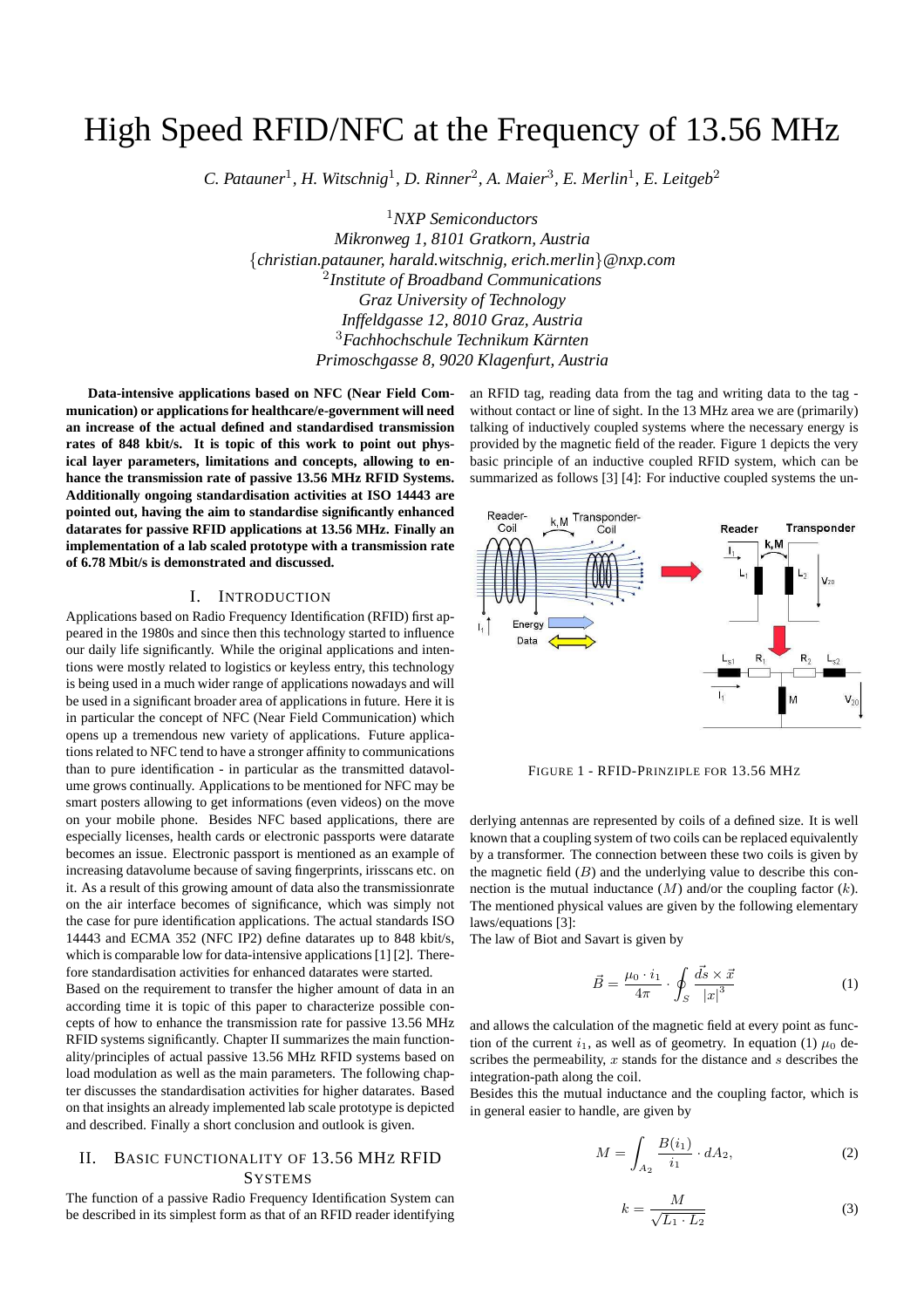Here  $A_2$  describes the area of the second coil, while  $L_1$  and  $L_2$  describe the inductance of the two coils. The distance between readercoil and transponder-coil also determines the coupling factor.

Figure 1 depicts additionally that due the connection between first and second coil a change of the impedance on transponder side leads to an unequivocal change on the reader side (change of the seen impedance). This variation of the impedance on the secondary side, which is realized on the primary side is called load modulation - simply by loading the field more or less, information is transferred.

The actual functionality of 13.56 MHz RFID systems is based on resonant circuits (tuned to 13.56 MHz) on reader and card side to generate sufficient voltage and power. An exemplary circuit of an RFID-system based on a passive transponder is illustrated in figure 2. The capaci-



FIGURE 2 - PRINZIPLE CIRCUIT OF AN RFID-SYSTEM

tances  $C_{rs}$  and  $C_{rp}$  and the resistance  $R_{ser}$  build a resonant circuit with the receiver-coil. On the transponder side the resonant circuit consists of  $R_2$  and  $C_2$  and the transponder-coil. To protect the RFIDchip against high voltages caused by this approach a limiter is used in case of high coupling factors. In figure 2 the limiter is depicted by a Z-diode after the rectifier (G). The resistance  $R_L$  stands for the resistive load of the RFID Chip and the capacitance  $C_6$  stands for the capacitive load of the IC. All these elements influence more or less the data transfer between reader and transponder.

Several aspects in the context of higher datarates for RFID are to be pointed out, having a severe influence on the possible implementation, functionality and performance - parameters as quality factor, energy transmission, modulation/coding concept, corresponding transceiver structure and others. The most significant statement in that context is that none of the above aspects can be taken into account solely, as showing significant addictions between each other. One of the most significant parameters for these resonant circuits is the quality factor given by

$$
Q = \frac{\omega_r \cdot L}{R_{ser}} = \frac{R_p}{\omega_r \cdot L} \tag{4}
$$

In equation 4  $R_p$  describes the equivalent parallel resistance of the circuit,  $R_{ser}$  describes the equivalent serial resistance, L stands for the inductance and  $\omega_r$  describes the angular frequency at resonance. The resonant behavior with its corresponding quality factor defines the superelevation of voltage and therefore also the energy transmitted. Based on that, it is obvious that a high quality factor would be of advantage to ensure to power the card. At the same time it is obvious that a high quality factor leads to a slow decaying of the envelope. The envelope and the decaying time are defined as:

$$
envelope = \hat{I} \cdot \left( (1-x) + x \cdot e^{-\frac{t}{\tau}} \right) \text{ with}
$$
\n
$$
\tau = \frac{Q}{\pi \cdot f_0} \tag{5}
$$

In equation 5 x stands for the modulation depth in percent and  $f_0$  describes the carrier frequency of 13.56 MHz. A decaying and rising envelope for a 13.56 MHz signal and a quality factor of 30 is shown in figure 3. It becomes obvious that with a shorter symbol duration (higher transmission rate) intersymbol interference will occur. This intersymbol interference makes detection complex and limits the transmission rate. It is essential to point out that for the actual datarate of



FIGURE 3 - ENVELOPE OF A 13.56 MHZ SIGNAL AND Q=30

848 kbit/s this effect is of minor relevance. The following diagram 4 points out the behavior between quality factor, datarate and intersymbol interference (number of influenced bits) very clearly. In this diagram a symbol is counted as influenced if the amplitude of the previous bit/bits is still higher than 10%. Although some interference will not prevent a detection, it is obvious that with a rising quality factor and rising datarate the detection becomes more and more difficult.



FIGURE 4 - ON THE EFFECT OF QUALITY FACTOR [7]

## III. STANDARDISATION ACTIVITIES

Standardisation activities for enhanced datarates were started within ISO (for the corresponding proposals see ISO/IEC JTC1/SC17/WG8 N 865, ISO/IEC JTC1/SC17/WG8/TF2 N 377, ISO/IEC JTC1/SC17/WG8 N 1296, ISO/IEC JTC1/SC17/WG8 N 1236). Actually there are aspects like higher order modulation schemes, multiamplitude versus multiphase modulation, direct carrier - versus subcarrier modulation, new protocol structures etc. under discussion. Some aspects to be mentioned.

#### **a) Communication from reader to transponder:**

To increase the actual datarate for the communication from reader to transponder a reduction of the symbol duration seems to be the obvious first step. Of course thereby the bandwidth of the modulated and radiated signal is increased. But this bandwidth is limited by European regulations for an active device like the reader. The spectral mask of the actual valid regulation is pointed out in figure 5(a) [6]. Exemplary the spectra of an amplitude modulated signal (ASK) for a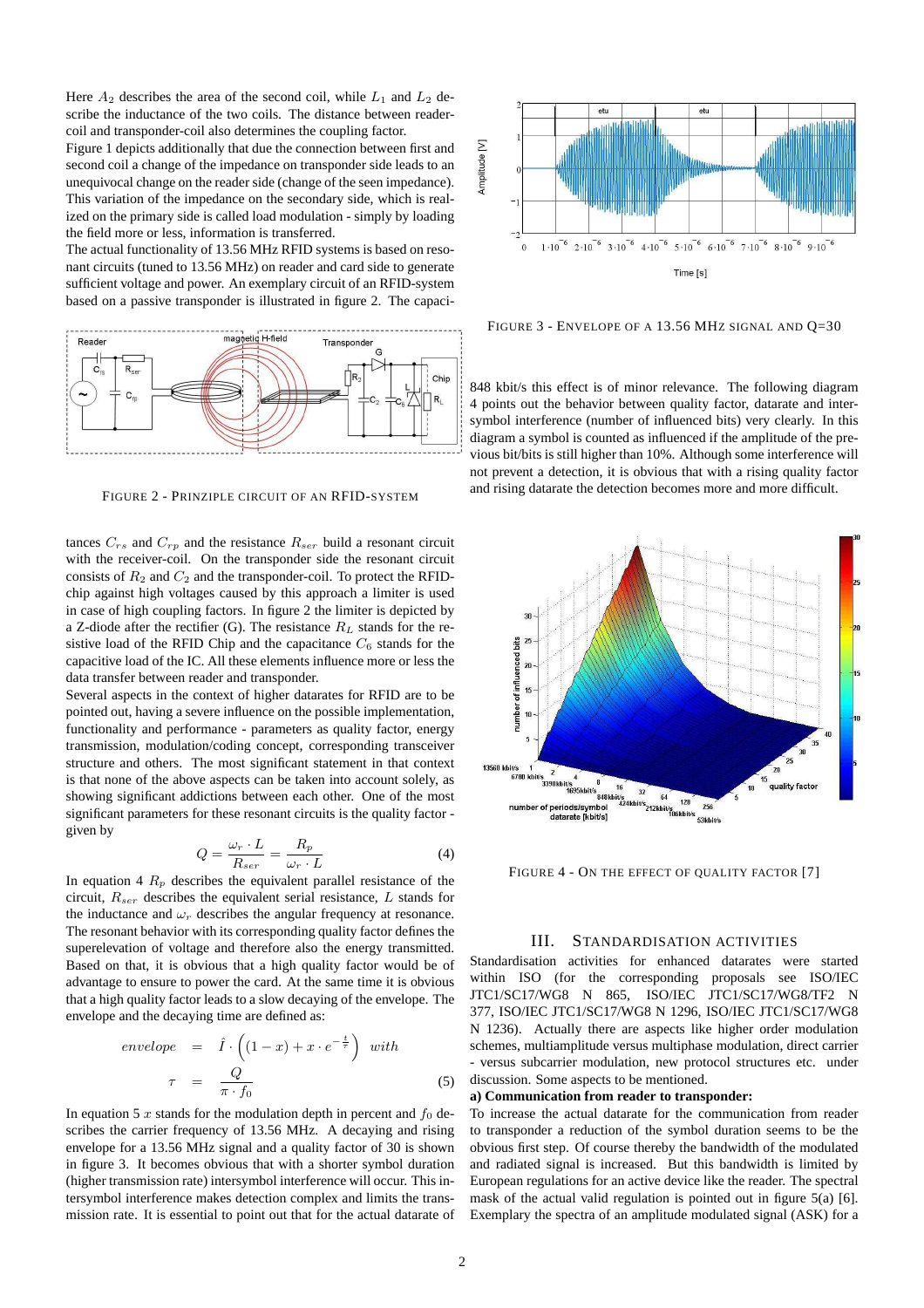

FIGURE 5 - THE SPECTRAL MASK AND THE SPECTRUM OF AN ASK

symbol duration of  $etu = 16/fc$  is shown in figure 5(b). It can be noticed that the spectrum not extends the mask. For symbol durations lower than  $16/fc$  the spectrum extends the defined mask, due to that no further increase of the datarate can be realised based on the lowering of the symbol duration in Europe. Different appars the situation in the USA where restrictions are different, allowing also lover symbolrates.

Another way to further increase the datarate using a symbol duration of  $16/fc$  are higher oder modulation schemes. The most promising modulation methods are multiamplitude shift keying (M-ASK) and multiphase shift keying (M-PSK). The advantage of ASK versus PSK are the smaller bandwidth, the easier realisation and detection. On the other side the main problem for an ASK is the dynamic behavior of RFID systems. The movement of the transponder from and to the reader causes this dynamic behavior. Due to this movement the amplitude of the magnetic field that reaches the transponder coil is changing significantly and that influences the modulated amplitude shifts making a detection more complex. Due to this dynamic behavior the limiter on the transponder is needed to limit the supply voltage. This limiter generates another problem for the ASK demodulation. When the limiter gets active he limits the amplitude of the voltage on the transponder to a defined level and therefore eliminates the modulated amplitude shifts. These two problems can hardly be resolved and therefore the best solution it is, to use an M-PSK for higher datarates from our point of view. As is described before, a reduction of the symbolrate is limited to  $etu = 16/fc$ due to that only an increase of the oder  $(M)$  of the modulation can further increase the datarate. The relation between the transferable datarate and the order of the modulation  $(M)$  and the symbol rate (etu) is demonstrated in table 1. The blue line shows the limit of being compliant with respect to the actual regulation.

| etu/d  | $180^\circ$ | $90^\circ$ | $45^\circ$ | $22.5^\circ$ | $11.25^\circ$ | $5.62^\circ$ | 2.81° | $1.4^\circ$ |
|--------|-------------|------------|------------|--------------|---------------|--------------|-------|-------------|
| 128/fc | 106         | 212        | 318        | 424          | 530           | 636          | 742   | 848         |
| 64/fc  | 212         | 424        | 636        | 848          | 1059          | 1271         | 1483  | 1695        |
| 32/fc  | 424         | 848        | 1271       | 1695         | 2119          | 2543         | 2966  | 3390        |
| 16/fc  | 848         | 1695       | 2543       | 3390         | 4238          | 5085         | 5933  | 6780        |
| 8/fc   | 1695        | 3390       | 5085       | 6780         | 8475          | 10170        | 11865 | 13560       |
| 4/fc   | 3390        | 6780       | 10170      | 13560        | 16950         | 20340        | 23730 | 27120       |

TABLE 1 - BITRATE IN KBIT/S FOR THE PSK

## **b) Communication from transponder to reader:**

For the communication from a passive transponder to the reader a loadmodulation based on subcarriers and higher order modulation schemes has been proposed. Due to the fact that the transponder is a passive device the limitation through the spectral mask is no longer valid. Examplary the bitrate for a loadmodulation with a subcarrier frequency of 6780 kHz  $(fc/2)$  is shown in table 2. In this

| Symbol(S) | 1bit/S | 2bit/S | 3bit/S | 4bit/S | 5bit/S | 6bit/S | 7bit/S | 8bit/S |
|-----------|--------|--------|--------|--------|--------|--------|--------|--------|
| etu       |        |        |        |        |        |        |        |        |
| $128/f_c$ | 106    | 212    | 318    | 424    | 530    | 636    | 742    | 848    |
| $64/f_c$  | 212    | 424    | 636    | 848    | 1069   | 1272   | 1484   |        |
| $32/f_c$  | 424    | 848    | 1272   | 1696   | 2120   | 2544   |        |        |
| $16/f_c$  | 848    | 1696   | 2544   | 3392   | 4240   |        |        |        |
| $8/f_c$   | 1695   | 3390   | 5085   | 6780   |        |        |        |        |
| $4/f_c$   | 3390   | 6780   | 10170  |        |        |        |        |        |
| $2/f_c$   | 6780   | 13560  |        |        |        |        |        |        |

TABLE 2 - BITRATE IN KBIT/S FOR THE LOAD MODULATION WITH SUBCARRIER  $fc/2$ 

table a minimum of 1/2 period resolution of the 13.56 MHz carrier is proposed, witch seems to be a good trade of between detection effort and achievable datarate. Based on the above table it becomes obvious that the data rate is always doubled by reducing the symbol duration by two while the data rate grows with the logarithmus dualis (ld) when doubling the number of states. Therefore it is obvious that lower symbol duration leads faster to higher data rates.

# IV. IMPLEMENTATION OF A COMMUNICATION FROM TRANSPONDER TO READER

The entire assembly of the lab scaled prototype is shown in picture 6 and consists of a transponder (a) and a reader (b) coil according to ISO 10373-6 [8]. The 13.56 MHz carrier signal is generated by an FPGA board (d). To provide an appropriate field strength the carrier signal is amplified first (c).

A bit stream for the loadmodulation is saved on a CPLD (complex programmable logic device) of the type coolrunner on the transponder (a). Immediately after the CPLD is powered by the magnetic field of the reader he begins to modulate continuously. The received signal is sampled directly on the ISO-coil board (b) and filtered by an band-stop filter (f). The received signal is digitised by an 12 bit A/Dconverter (e) and loaded in the FPGA which quantizes the digital signal and regenerates the bit stream. The transponder circuit of the lab scaled prototype consists of an ID1 coil, a resonance capacity, a rectifier structure, a limiter, a clock signal generator, a CPLD as well as two resistances which are switched by two high speed dual-MOSFET transistors. Two resistances were used to get a more symmetric behavior of the circuit. The control signal for the two transistors is generated by the CPLD which simulates a conventional RFID chip, with simi-